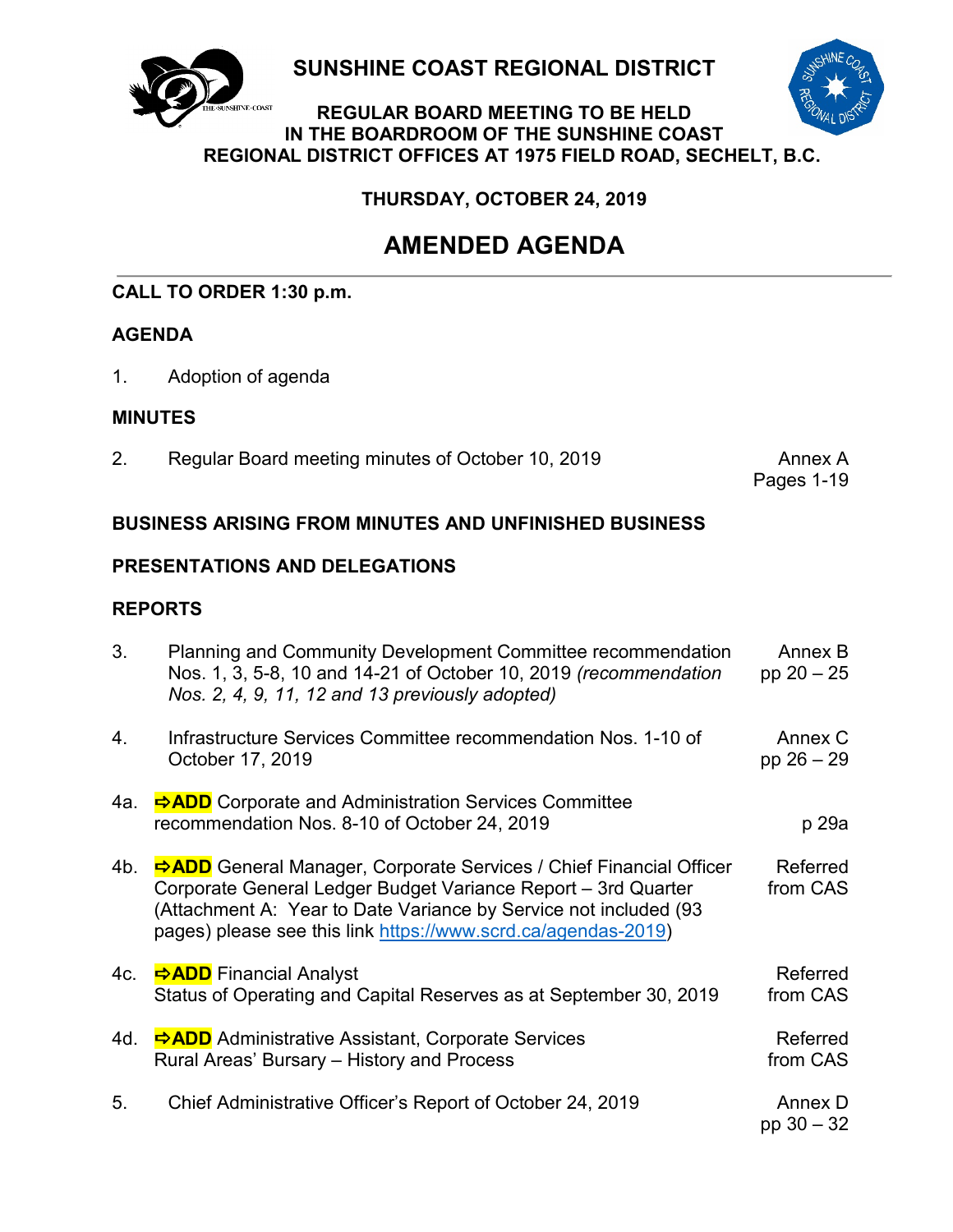#### **COMMUNICATIONS**

#### **MOTIONS**

**BYLAWS**

**DIRECTORS' REPORTS** Verbal

#### **NEW BUSINESS**

#### **IN CAMERA**

THAT the public be excluded from attendance at the meeting in accordance with Section 90 (1) (a), (c), (d), (e), (i), (k) and 2(b) of the *Community Charter* – "personal information about an identifiable individual…", "labour relations or other employee relations", "the security of the property of the municipality", "the acquisition, disposition, or expropriation of land…", "litigation or potential litigation…", "the receipt of advice that is subject to solicitor-client privilege…", "negotiations and related discussions respecting the proposed provision of a municipal service…", "the consideration of information received and held in confidence relating to negotiation between the municipality and a provincial government or the federal government or both, or between a provincial government or the federal government or both and a third party".

#### **ADJOURNMENT**